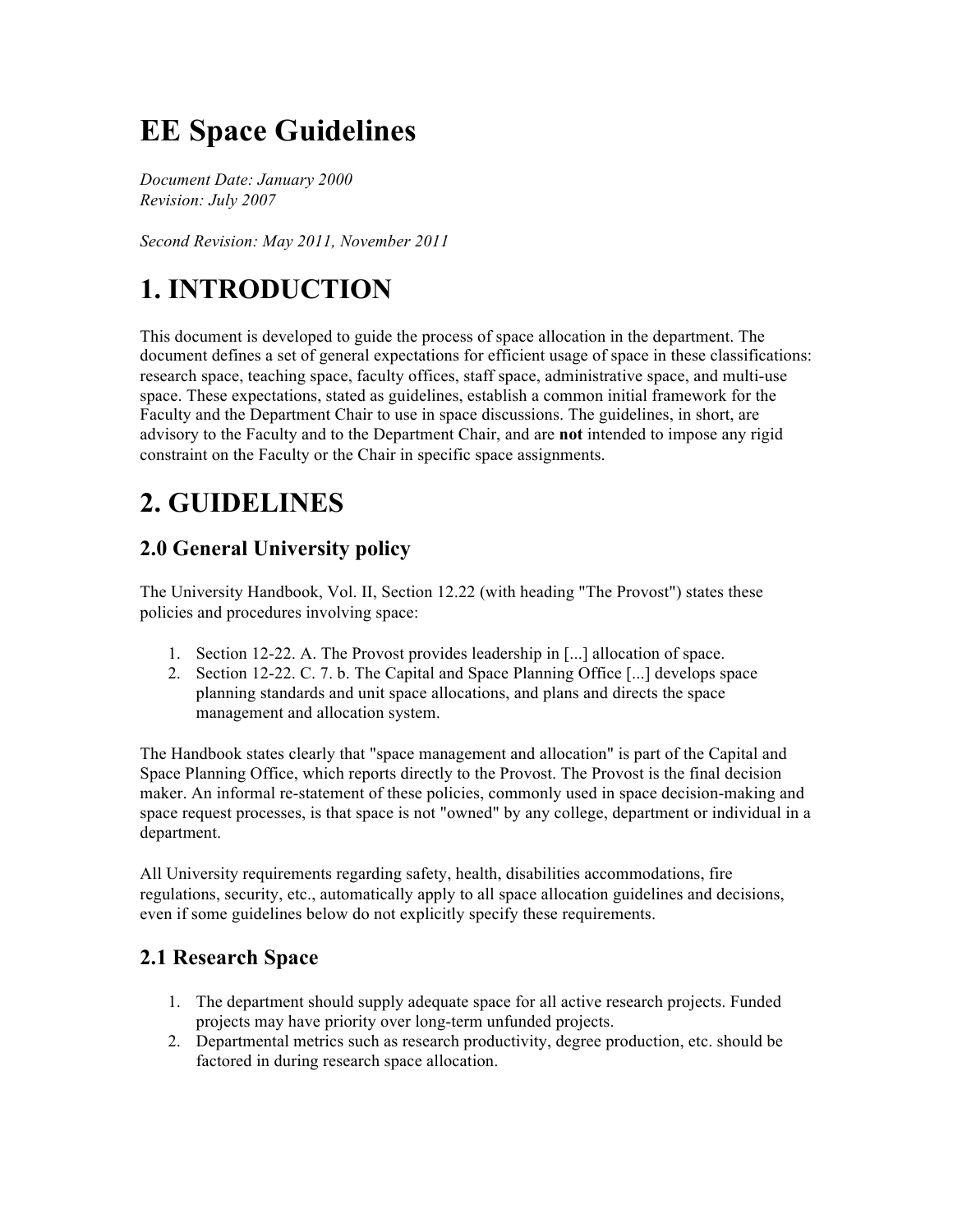- 3. The sense of community should be paramount in the assignment of research space. Namely, students and faculty with compatible interests should be put, whenever possible, in the same or adjacent space.
- 4. Sharing of research space among compatible faculty and students should be rewarded with higher priority of department support.
- 5. Each project should have an identifiable location, which may be shared with other compatible projects.
- 6. Full-time Ph.D. students and full-time Masters students (Thesis option) should ideally be provided with desk space in their advisor's area(s), or in an appropriate space based on safety and other facilities' considerations.
- 7. Undergraduate research, especially projects involving a significant number of students, should be provided with suitable space whenever possible. Suitable space, as opposed to individual desks, means space efficiently shared with other undergraduate and/or graduate students.
- 8. It is expected that personal computing equipment be integrated into a researcher's desk area. Larger computing clusters or specialized computing equipment could be located elsewhere.
- 9. It is acceptable to have meeting space in labs which are shared by faculty.
- 10. Unheated and/or unlit space, pooled across faculty, should be used for long-term storage of equipment. Laboratories should not be used for long-term storage.
- 11. It is up to the faculty to use efficiently the space they are provided. Significant unused areas of laboratories, even if occupied with furniture and/or equipment, are assignable to faculty who need more space.
- 12. For joint faculty appointment, the majority department should be responsible for the faculty's research space, unless a special arrangement is made at the time of the appointment.
- 13. The benefits and costs of special equipment and facilities should be, whenever possible, shared by all faculty and students.

#### **2.2 Departmental Teaching Space**

- 1. At any time, the number of students in the lab should conform to fire and electric safety codes for labs.
- 2. Space should be provided for Teaching Assistants to meet with their students (during office hours) in a manner that does not interfere with other activities.
- 3. Space should be available for tutoring activities.
- 4. Allocation of space for teaching labs must consider equipment size and requirements, and any special needs.
- 5. Space will be allocated to allow for easy access to technical staff and maintenance of labs.
- 6. Space allocation for experiments shall be based on no more than three students per bench.
- 7. Labs offered in multiple quarters and several times per week should have a dedicated lab space during the scheduled lab time.
- 8. Lab consolidation for multiple courses is encouraged subject to compatible usage.
- 9. Labs used only part time for instruction should accommodate other compatible activities to achieve full utilization of the space.
- 10. Students working on projects, including undergraduate research projects, should be given flexible access to labs.
- 11. Flexible access to labs is encouraged provided that (a) total number of students does not exceed fire and safety limits, (b) equipment used do not pose electrical, chemical or mechanical hazards, and (c) regularly scheduled lab sections have priority for lab space.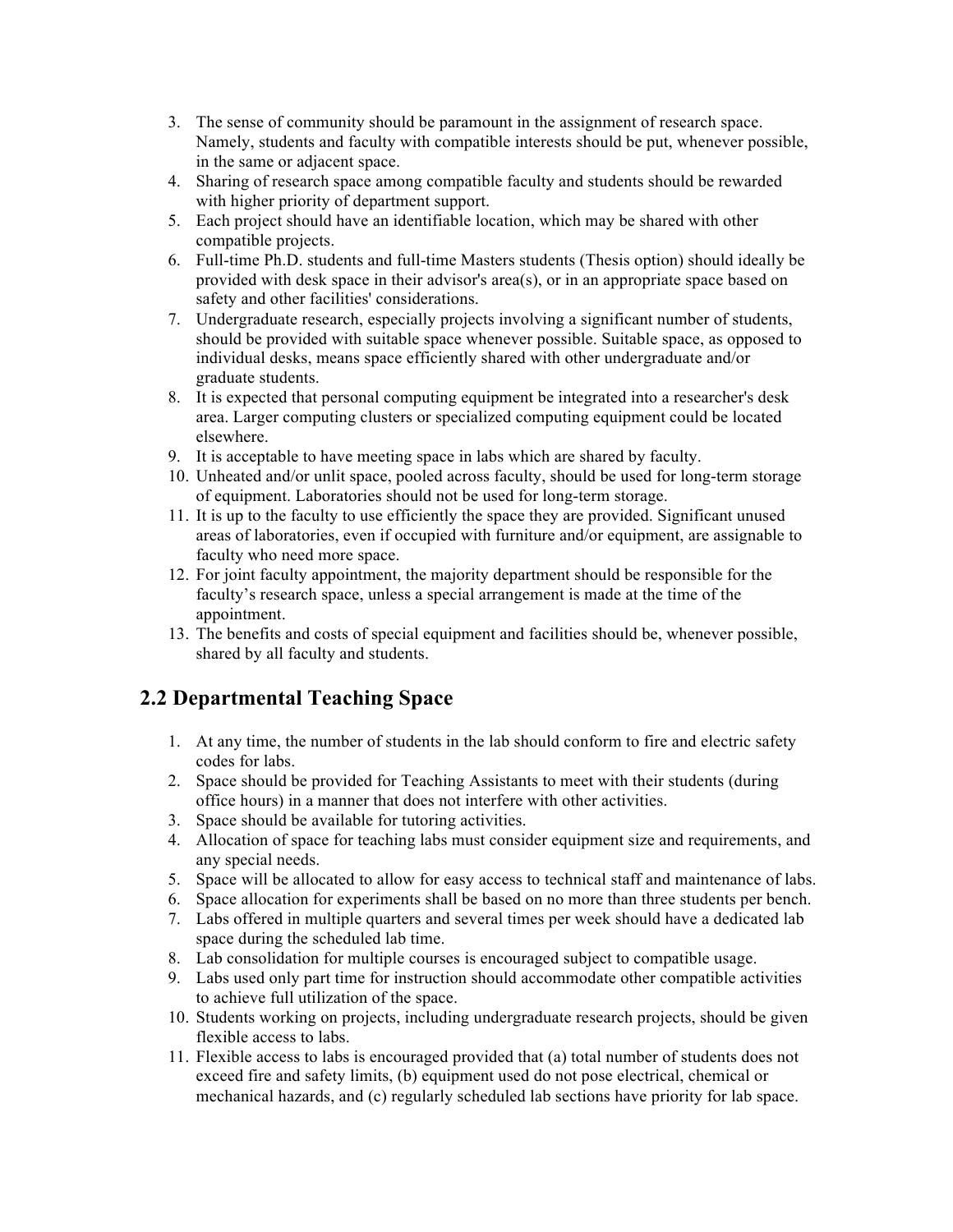#### **2.3 Shared Research/Teaching Space**

1. Labs used only part time for instruction should accommodate other compatible activities to achieve full utilization of space.

### **2.4 Faculty Offices**

- 1. Tenure-track, Research, and WOT Faculty (all ranks, including significant joint appointments). Each faculty is assigned one office. There is no preference or difference based on rank.
- 2. Research Scientists are assigned shared offices. There is no preference or difference based on rank. Single-office assignment to an individual is also an option.
- 3. Research Associate, Post-docs should be accommodated in the research lab by the sponsoring faculty. If there is a lack of space in the research lab, shared offices can be considered upon request.
- 4. Senior Lecturers with active full-time duties. Each Senior Lecturer with active full-time duties is assigned one office.
- 5. Visiting Faculty, Visiting Scientists, and Occasional Lecturers. It is acceptable to assign these individuals to shared offices. Single-office assignment to an individual is also an option.
- 6. Emeritus Faculty (all ranks). No space is automatically assigned, although a single common space may be allocated.
- 7. Adjunct and Affiliate Faculty. No space is normally assigned unless such individuals are teaching, in which case a shared office is acceptable.
- 8. Faculty are encouraged to use their offices for meetings when possible.
- 9. Faculty on leave. Faculty on extended leave away from the UW may not need access to a full office, and in such cases, the office may be re-assigned for other temporary use, in consultation with the faculty.

### **2.5 Staff, Support, and Administrative Space**

- 1. Staff are expected to share offices or have space in a common area, except in case of privacy requirements.
- 2. In a shared office or common area, individual privacy may be ensured in consultation with the occupant (e.g. placement of partitions, etc.)
- 3. A staff supervisor may or may not be assigned an individual office, depending on the supervisor's job characteristics and availability of space.
- 4. Proximity of technical staff and research staff to the facilities and the faculty they support is critical.
- 5. Shared space should be assigned to the student societies in the department.
- 6. Items in long-term or medium-term storage shall be stored off-campus or in other facilities unless frequent and/or immediate access is required. Storage items requiring frequent access shall be stored in on-campus space or in EECSE if space is available.
- 7. Vestibule areas are to be suitably equipped for small group meetings. Under the Department Chair's discretion, some or all of them may be placed under a reservation system to provide additional conference room resources.
- 8. Faculty are encouraged to use their offices for meetings when possible.
- 9. Regularly scheduled seminars and events should use university general assignment classrooms to reduce demands on conference rooms.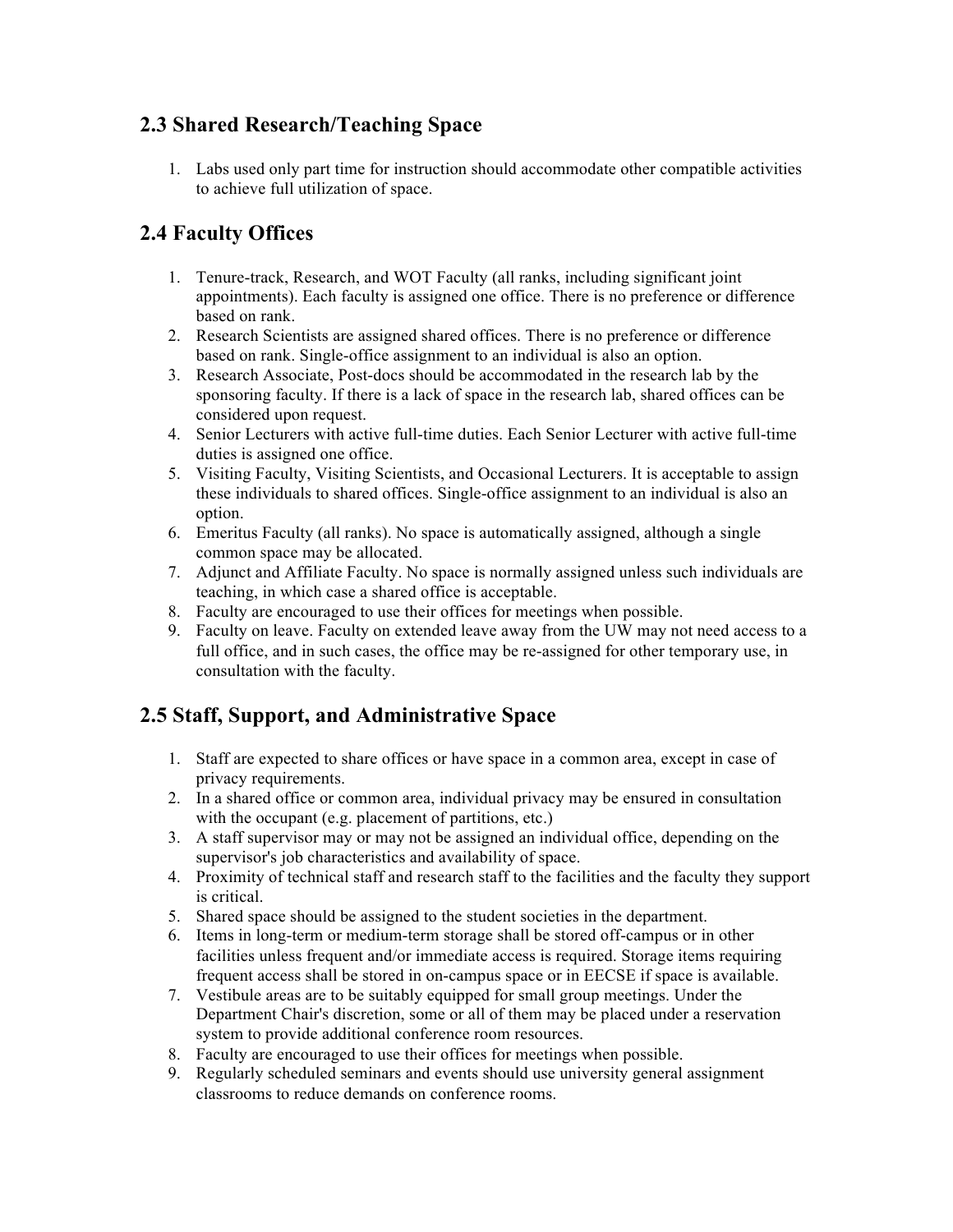## **3. PROCESS TO IMPLEMENT GUIDELINES**

- 1. Guidelines are advisory to the Faculty and to the Department Chair. These guidelines are **not** intended to impose any rigid constraint on the Faculty or the Chair in specific space assignments.
- 2. In the event of disagreement over space assignments, the Chair and the Faculty (or a subset thereof) should resolve the disagreement via open discussions with interested parties. Resolutions should be communicated in an open manner. The Chair has the authority to make the final decision within the department.
- 3. Frequent space shuffling impacts continuity and stability, and should be avoided.
- 4. When possible, space assignment should accommodate adjacency. Adjacency may improve proximity to research laboratories and graduate students, enhance contact between colleagues with similar interests, and address issues associated with individual disabilities.
- 5. The space committee should be informed and consulted for any significant space commitment to incoming new faculty.
- 6. Space allocation must conform to applicable health and safety standards, and other facilities regulations.
- 7. In a shared office or common area, appropriate security must be provided to protect files, computer access, etc.
- 8. Exceptions to the guidelines should be noted during the implementation process so that future revisions can use this record to improve the guidelines. Usage of space should be more visible to all faculty and staff to promote better understanding. A suggested mechanism is an annual space walk-through. The walk-through should be open to participation by interested faculty and staff, and should be advertised well in advance. Results of such space walk-through should be communicated to all faculty so that errors and misunderstandings can be corrected in a timely manner.
- 9. Requests for changes in space should be made in writing (email is acceptable) to the EE Space Committee or the Department Chair. The request should include information supporting the space request, as well as any functional requirements (e.g. fume hood).

# **4. PROCESS TO REVISE GUIDELINES**

- 1. The guideline document may be revised at the request of a collection of faculty and / or staff or of the department administration. A periodic review (e.g. every 3 years maximum) is suggested for possible revisions and improvement.
- 2. If a revision is desirable, a committee of faculty and staff should be appointed to study and recommend revisions to the Faculty and Department Chair.

# **5. SUPPORTING MATERIAL**

### **5.1 Projections: Research and Teaching**

#### **5.1.1 Research projections**

While it may be tempting to project research growth by speculating which areas are growing in popularity, we will resist this temptation and instead go with these tendencies regarding research growth: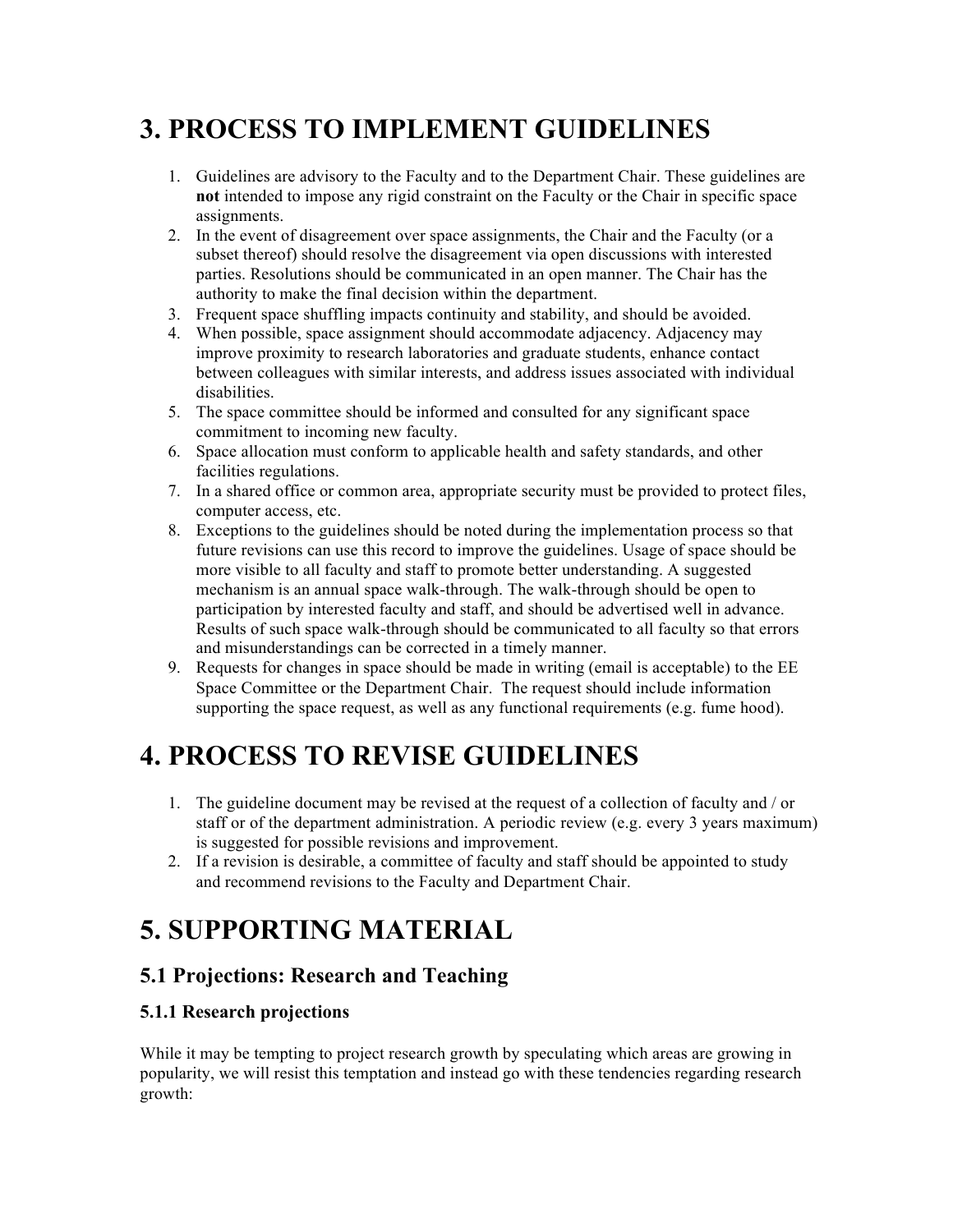- 1. The most growth is normally seen in junior faculty's research programs.
- 2. A shrinkage of faculty members' research program is normally expected when faculty head toward administrative positions.
- 3. A considerable shrinkage of faculty members' research program is normally expected when faculty attain Emeritus status.
- 4. There are often exceptions to the above tendencies. Decisions should ultimately be made on a case-by-case basis.

We thus feel that the safest course for projection of growth over a two-year period is to simply plan to provide more space in the research areas of our newest faculty.

#### **5.1.2 Teaching projections**

Adequate space must be provided for teaching laboratory facilities for EE courses. As much as possible, laboratory space should be shared by different courses, so that these rooms are used efficiently (all day, most days, each quarter). Safety issues (electrical, mechanical hazards, chemical) must be addressed by infrastructure, safety procedures and training.

Administrative decisions regarding the balance of space allocation between educational and research purposes are beyond the mandate of this committee.